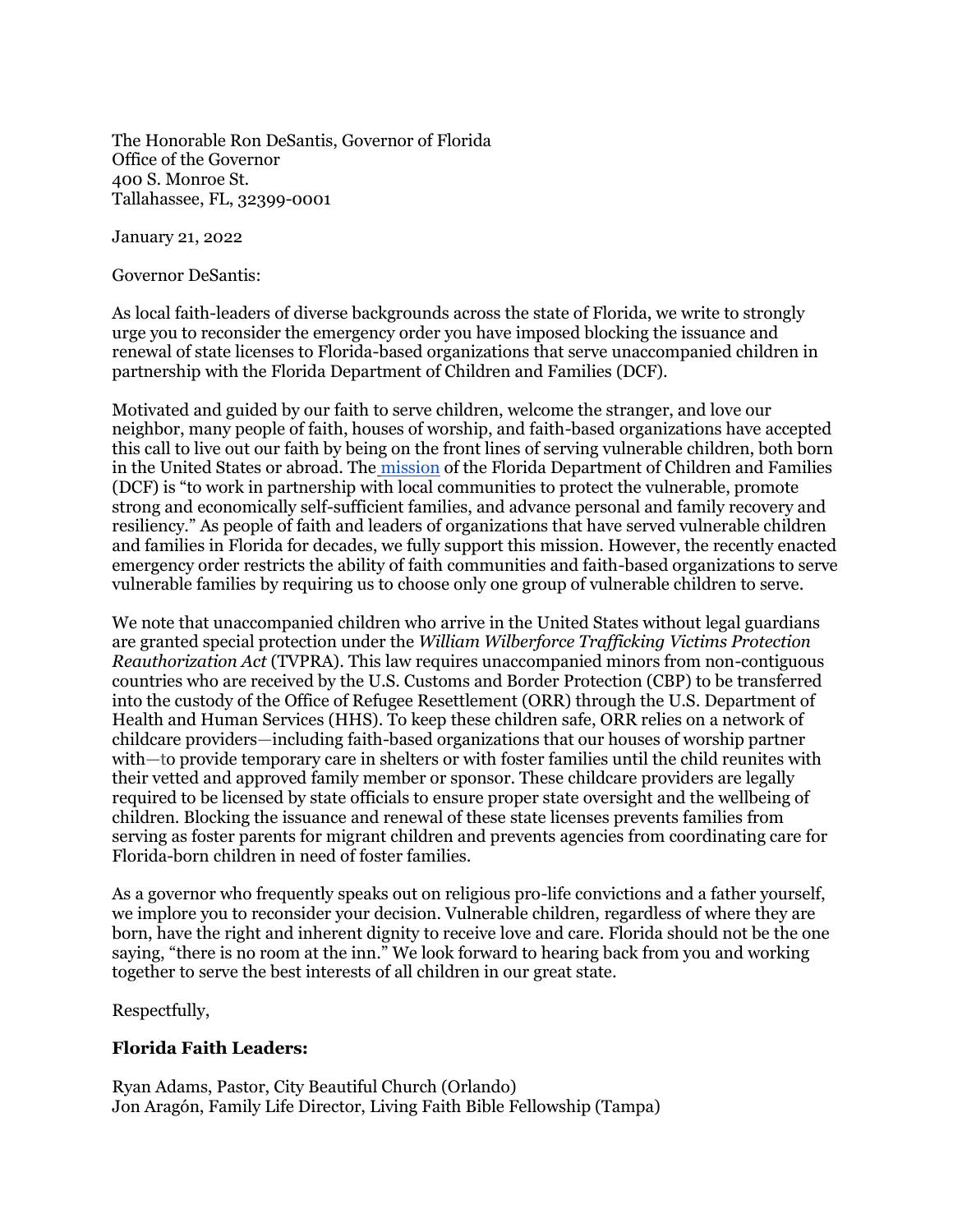Dale Aubrey, Pastor, Titusville First Church of The Nazarene Phillip Baber, Pastor, People's Church of Jacksonville Donna Carlile, Reverend, Church of the Nazarene, Florida District Nahelis Colon, Pastor, Church of the Nazarene Casa de Vida Brian Douglas, Reverend, Center Point Church (Tallahassee) Tony Fisher, Reverend & Minister, Unitarian Universalist Congregation of Greater Naples Dana Franchetti, Pastor, Church of the Nazarene (Clermont) Bethany Grosvenor, Pastor, Monticello Church of the Nazarene Shawn Grosvenor, Pastor, Monticello Church of the Nazarene William Hamilton, Reverend, Evangelical Lutheran Church in America (ELCA) Dr. Joel Hunter, Reverend, President of the Parable Foundation William Jenkins, Ordained Minister, Presbytery of Florida Russell Johnson, Senior Pastor, Global Church (Miami Gardens) Michael Joseph, Rabbi, Temple Shir Shalom of Gainesville Sean Lagasse Sr., Pastor, Purpose Church Orlando Barbara Leanza, Pastor, Spring Hill Calvary Church of the Nazarene Keith Ledford, Pastor, Faith Presbyterian Church Juan Lopez, Pastor, Iglesia del Nazareno (Winter Haven) Eve MacMaster, Pastor, Emmanuel Mennonite Church Aimee McCroskey, Ordained Elder, Church of the Nazarene (Bartow) Chrissy Mayer, Pastor, Grace Family (Tampa) Scott Oldham, Associate Pastor, First Church of the Nazarene (Winter Haven) Rebecca Putman, Minister, Westminster Presbyterian Church (PCUSA) Jayson Quinones, Bishop, Core Faith Church Dr. Ada Rivera, Reverend, Iglesia De Dios Pentecostal MI (Tampa) Dr. David Rivera, Senior Pastor, Iglesia De Dios Pentecostal MI (Tampa) Marcel Sanchez, Executive Pastor, Global Church (Miami) Dr. Gabriel Salguero, President, National Latino Evangelical Coalition (Orlando) Dale Schaeffer, District Superintendent, Florida District Church of the Nazarene Joel Tooley, Lead Pastor, First Church of the Nazarene (Melbourne) Pam Tooley, Associate Pastor, First Church of the Nazarene (Melbourne) Dr. Brian Wilson, District Superintendent, Southern Florida District Church of the Nazarene

## **Other Florida Community & Faith Leaders:**

Joan Anderson, Program Coordinator, Baker Interfaith Friends (Gainesville) Quina Aragón, Author & Spoken Word Artist (Tampa) Emily Armstrong, Ordained Elder & Missionary, Church of the Nazarene (Naples) Kara Bellar, Executive Director, The Journey Church of Nassau County Kristen Bloom, Executive Director, Refugee Assistance Alliance Stan Boling, Youth Ministry, Gracespring Church (Vero Beach) Ann Brooks, Pastor's Wife, Deerlake UMC Mary Busby, Worship Director, Redeemer Bible Church Maruxa Cardenas, Co-Director, La Mesa Boricua de Florida Ron Carrier, Outreach Coordinator, Grace Community Church (Yulee) Joshua Chang, Small Group Leader, Sandals Church (Moreno Valley) Karen Collier, Ruling Elder, Riviera Presbyterian Church (Miami) Guadalupe De La Cruz, Florida Director, Florida American Friends Service Committee Karen Dewhurst, Children's Ministry Director, The Point Church (Pensacola) Giulianna Di Laura, State Director, Florida Poder Latinx Amanda Dittmer, The Nurture Place (Orlando)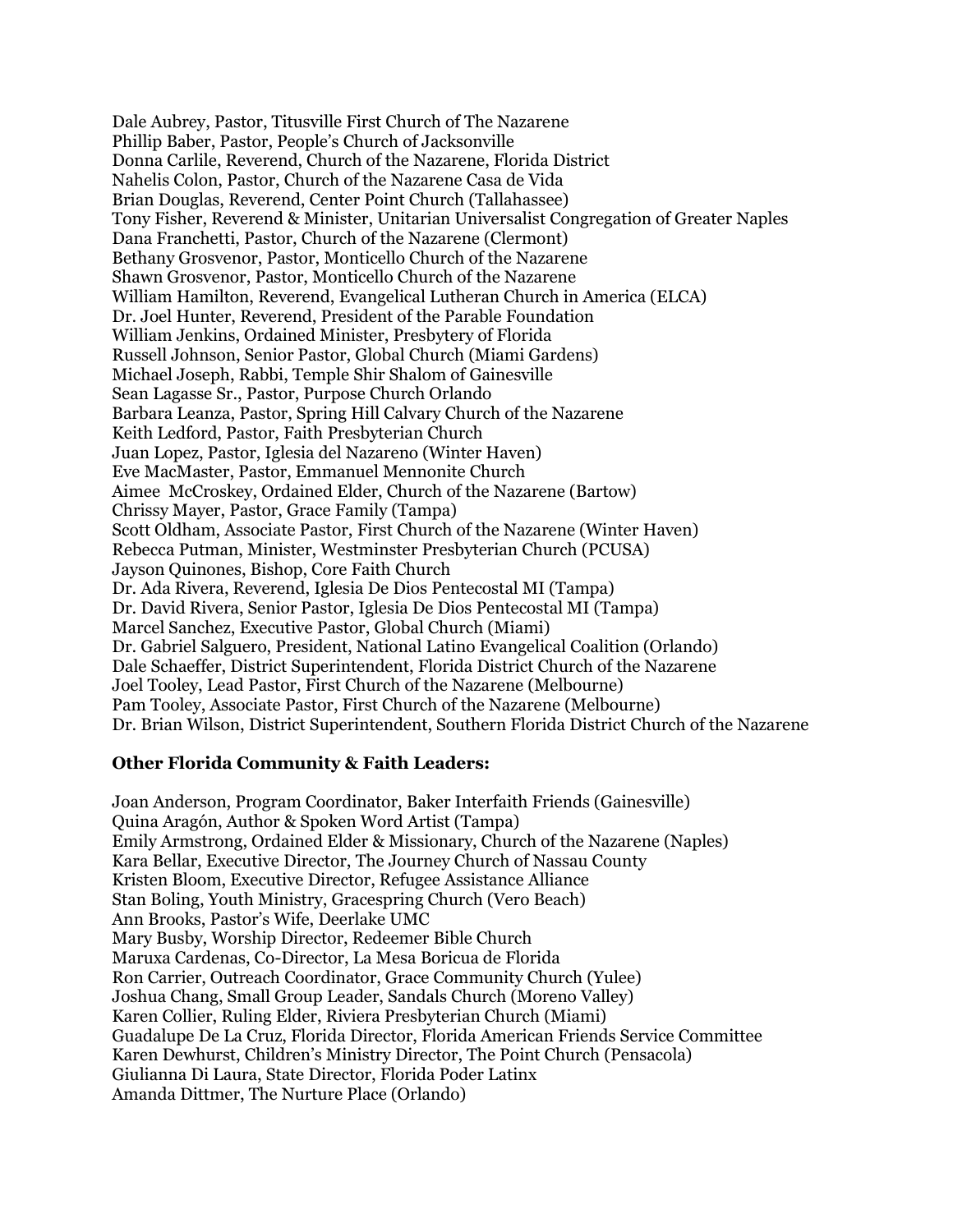Kenneth Dyches, Team Leader, Destino Kelly Irwin, Corpus Christi Catholic Church (Orlando) Juana Flores, Executive Director, Mujeres Unidas y Activas Kimberly Galindo-Diaz, Coalition Manager, Contra Costa Immigrant Rights Alliance Carly Garcia, Operations Manager, Inter-Faith Committee on Latin America Eunice Gick, Bible Study Leader, Church of the Redeemer (Sarasota) Joy Green, Vice President, Rise International Andreas Gronlund, Maintenance Overseer, Lakeside Church & Youth With a Mission Tanya Hardaker, Foster & Adoption Support, Refuge Church (Jacksonville) Laurel Hardgrove, Small Group Leader, Oak Hills Church (St. Petersburg) Mary Hegedish, Missionary, Campus Crusade for Christ/Cru (Orlando) Wendy Hofer, Deacon, Creekside Community Church (Gainesville) Porter Horne, Director, Immigrant Hope (Gainesville) Peniel Ibe, Committee Member, American Friends Service Committee Paula M. Jackson, Rector, Church of Our Saviour/La Iglesia de Nuestro Salvador (Cincinnati) Lark Kelsey, Women of the Word Mary Kemper, President & CEO, United Methodist Association of Health and Welfare Ministries Sister Kendrick, Community Relations, Hope CommUnity Center (Apopka) Annette Kendzora, Children's Ministry Administrator, Crossings Community Church (Sanford) Sister Patricia Kirk, Leadership Team, Benedictine Sisters Dorothy Koblyanski, Deacon, First Christian Daytona Beach Elaine Lanaris, Elder, Riviera Presbyterian Church Joan Laney, Lay Leader, Binghampton United Methodist Mission Richard MacMaster, Coordinator, Interfaith Alliance for Immigrant Justice April McCullohs, Outreach Director, Grace Family Church Louis Medaris, Clergy Member (Live Oak) Andrea Melorango, Missionary Staff, YWAM Orlando Kristin Muschett, Lay Leader, Unitarian Church of Greater Naples Bill O'Brien, Executive Director, Strangers No Longer Maria Quintero, President of the Board, Bethany Christian Services Florida Albert Schenkel, Partnership Coordinator, Cru & Jesus Film Aurelia Smith, Faith Based Counseling (Niceville) Loryn E. Smith, CEO, Finally Home Christian Adoption Services Emily Smith, Missions Coordinator, Point Church (Pensacola) Laurie Anne Spagnola, President & CEO, Board of Child Care of the United Methodist Church Nancy Sullivan, Director, Transformations CDC Rhonda Thomas, Executive Director, Faith in Florida Antonio Tovar, FLIC Board Member, Farmworker Association of Florida John Vertigan, Conference Minister, Florida Conference UCC Tonya Whitlock, Teen Ministry, Love First Jenna Wimmer, Elder, City Beautiful Church (Orlando)

## **Florida Constituents:**

Paula Adams Caroline Adsmond Danielle Alcaidinho Sandra Alvarado-Raymond Margaret Anderson Stephanie Ascough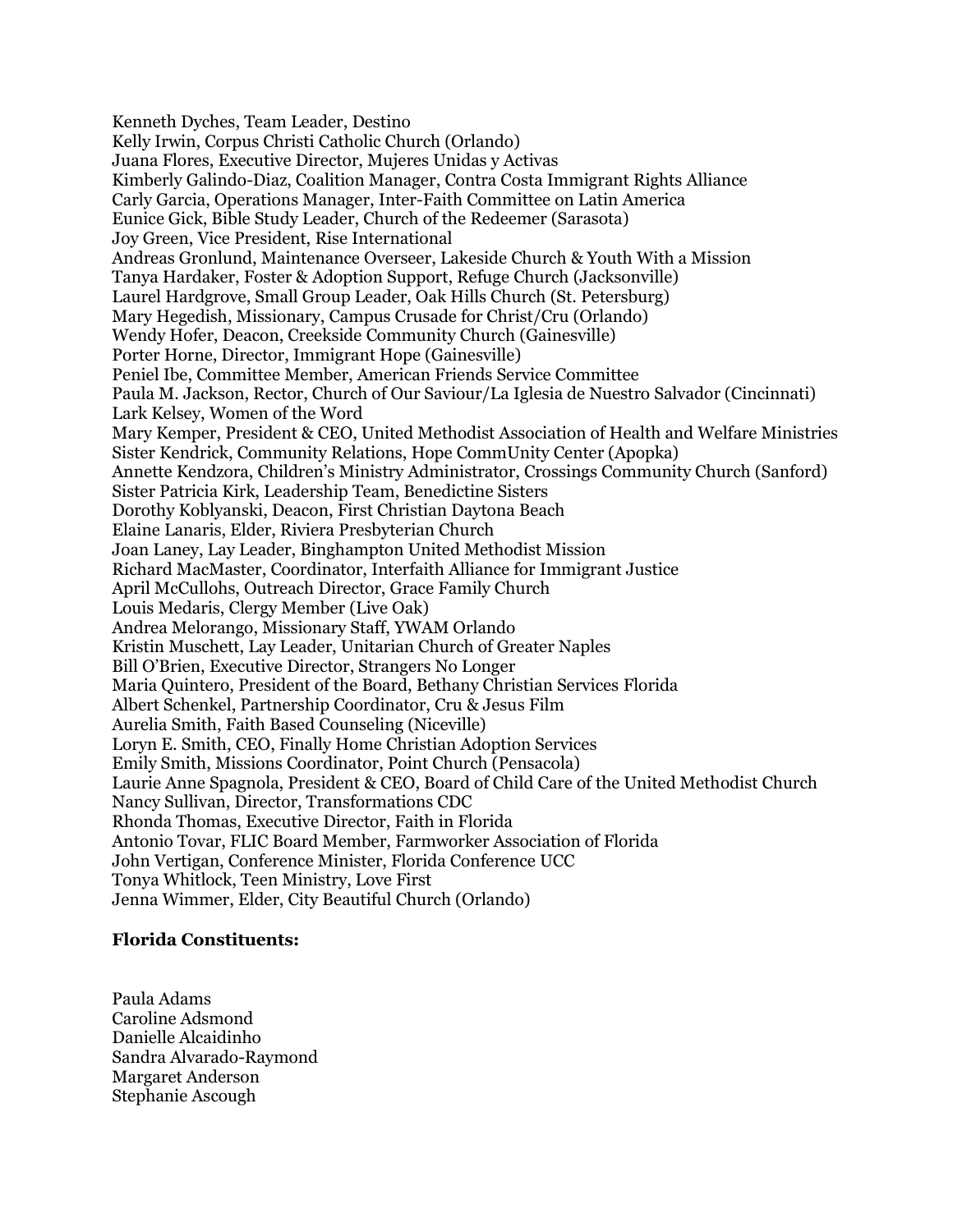Carissa Baker Faith Beckett Karen Begeman Ruth Berry Merriel Bloomfield Joelene Boccaccio Angela Boling Stan Boling Kari Bollinger Lisa Borges dos Santos Sister Carol Boschert Makinzie Boyd Maria Brenan Olivia Brittenham Leah Brooks Florence Bryan Kimberly Buckhalt Hannah Budd Carolyn Burton Carolyn Burton Nydua Cabrera Thomas Cartwright Edda Castillo Mario Catalino Cintron Emily Ceriana Frances Chan Maria Ciro Nina Clark Mark Cloherty Kathleen Coco Corie Colliton Sarah Connatser Skye Cronje Ellie Crossman Rosie Cruz Eddie Cruz Rebekah Dasari Lois Anne Davis Stevie Day Catherine Deininger Frederick DeLuca Jeedoo Douglass Christine Dudding Heather Elizondo Vega Norma Fisher James Flasch Marjorie Flores-Levert Janna Flynn Victoria Garrison Andrew Garrison Esther Garvett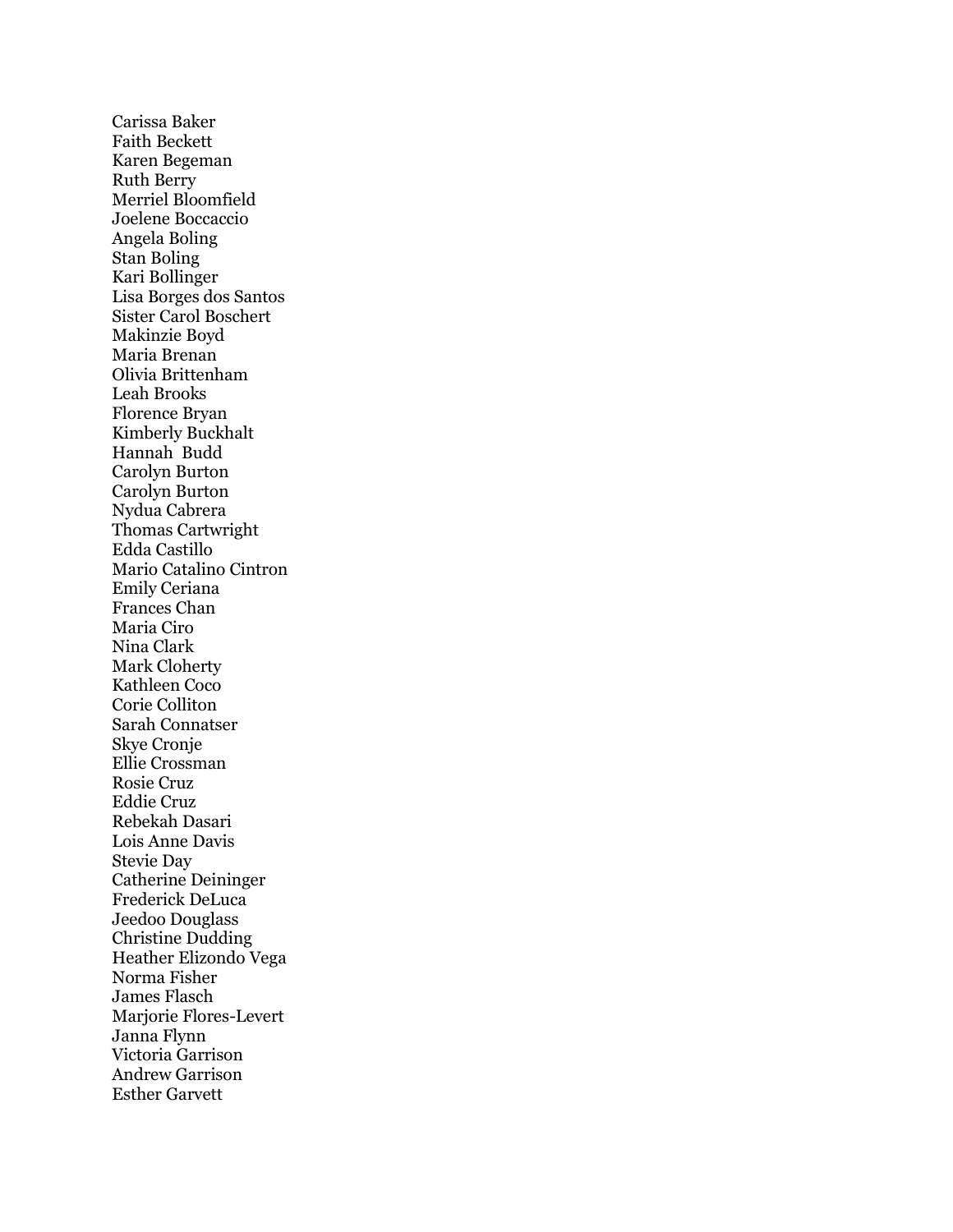Anna Gibbs Barbara Gierzak Gary Glickstein Shannon Grine Amber Gronlund Sandy Hall Robyn Hammes Kelly Hilliard Hannah Hinojosa Rachel Hodges Laura Hollenberger Katie Holman Hilary Hopkins Paul Horne Porter Horne Holly Horner Christina Hughes Ami Jambusaria Kimberly King Katie Kuykendall Gladys Lane Jessica Lapen Allison Lee Caitlin Lindquist Katie Livermore Claudine Manasse Rebecca Manor Rachel Martinez Rachel Mcconkey Laura McKenzie Marianne McKillop Betty McVeigh Marisa Medina Patty Melvin Tony Merritt Jr. Rebekah Miles Jenny Millan Linda Miller Jacqueline Mills Rico Moreno Rachel Narwold Laci Neary Ida Nissen Pedmarlin Occelus Emma Olson Melanie Ortiz Meredith Owen Maike Pacheco Leah Payne Mika Paz Narnike Pierre-Grant